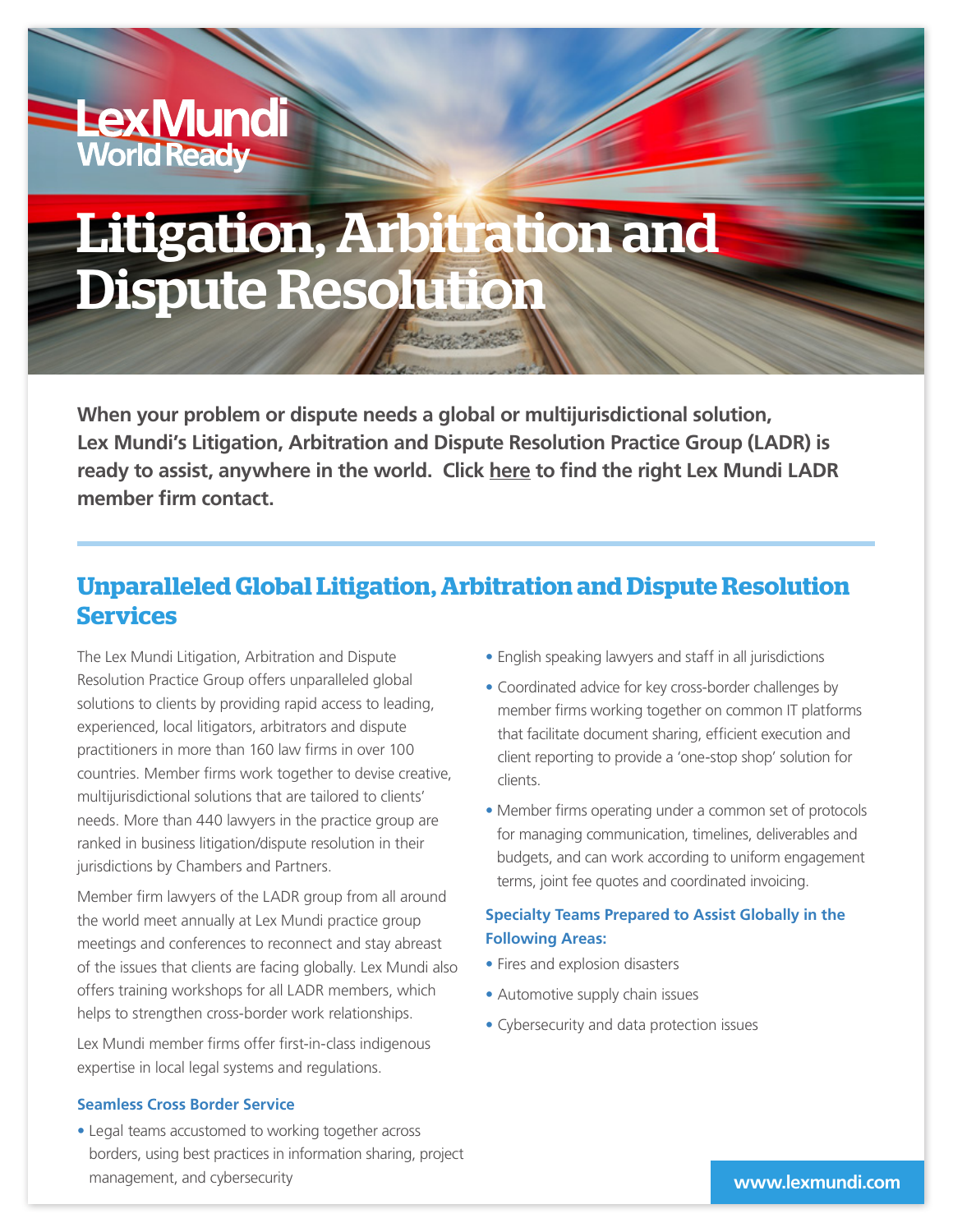

#### **Successful Client Solutions**

#### **Lex Mundi Member Firms Come Together to Settle a Union Dispute for a Technology Company**

Kromann Reumert, Lex Mundi's member firm for Denmark, assisted its client, MIPS Technologies Inc, a semiconductor manufacturer, with a union dispute. A group of 50 former employees sued to have forfeited stock options restored. Steptoe & Johnson LLP, Lex Mundi's member firm for District of Columbia, had a similar trial in their case files and joined Kromann Reumert to assist on the matter. Kromann Reumert acted as the lead firm, instructing Steptoe & Johnson throughout the litigation process, which took place in the U.S. A partner from Kromann Reumert spent a week in the Steptoe & Johnson office working alongside their team on the matter. The firms' joint effort and combined knowledge of the matter paid off with a reverse lawsuit in the U.S. resulting in a union settlement in Denmark.

#### **Stopping Fraud in its Tracks: Lex Mundi Member Firms Assist Automotive and Trucking Industry Client**

Alston & Bird LLP, Lex Mundi's member firm for Georgia, was approached by a major German truck manufacturer to pursue a complicated fraudulent transfer action case against a Canadian subsidiary of a worldwide leader in the automotive and trucking industry. During early discussions, the client had expressed concern about having to "start from scratch" to find qualified counsel if it was determined that Canadian law (and not U.S. law) be applied in the case. Even though Canadian law was not ultimately applied in the case, the assistance provided by Farris, Vaughan, Wills & Murphy LLP, Lex Mundi's member firm for British Columbia, was extremely helpful. In the end, the client's international fraudulent transfer action case resulted in the largest jury verdict awarded in the U.S. that year, as recognized by The National Law Journal.

#### **Practice Area Experience and Expertise**

- Administrative/public law and regulatory disputes
- Antitrust and competition litigation
- Banking and finance litigation
- Commercial litigation/disputes
- Construction litigation
- Corporate investigations
- Cybersecurity litigation
- Environmental litigation
- Information technology disputes
- Insolvency litigation / asset tracing
- Intellectual property litigation
- Internal and compliance investigations
- International arbitration
- International and domestic enforcement of judgments
- Labor and employment litigation
- Product liability and product recalls
- Securities enforcement and litigation
- Shipping/maritime litigation
- Trade litigation

#### **Global Guides for Local Law**

Through close collaboration, the Lex Mundi Litigation, Arbitration and Dispute Resolution Practice Group has developed tools to assist clients in today's complex legal environment on a multinational basis.

#### **• [Lex Mundi Global Arbitration Guide](https://www.lexmundi.com/lexmundi/Global_Arbitration_Guide.asp)**

The Global Arbitration Guide allows users to download information on arbitral institutions in over 50 different jurisdictions around the world and includes summaries of the key international arbitral institutions. Items addressed in each entry includes details of the structure and organization of the arbitral institution, arbitral procedures and regulations, processes around arbitral awards, registration fees, the average costs and duration of arbitration proceedings, and links to specific institutional rules and model clauses.